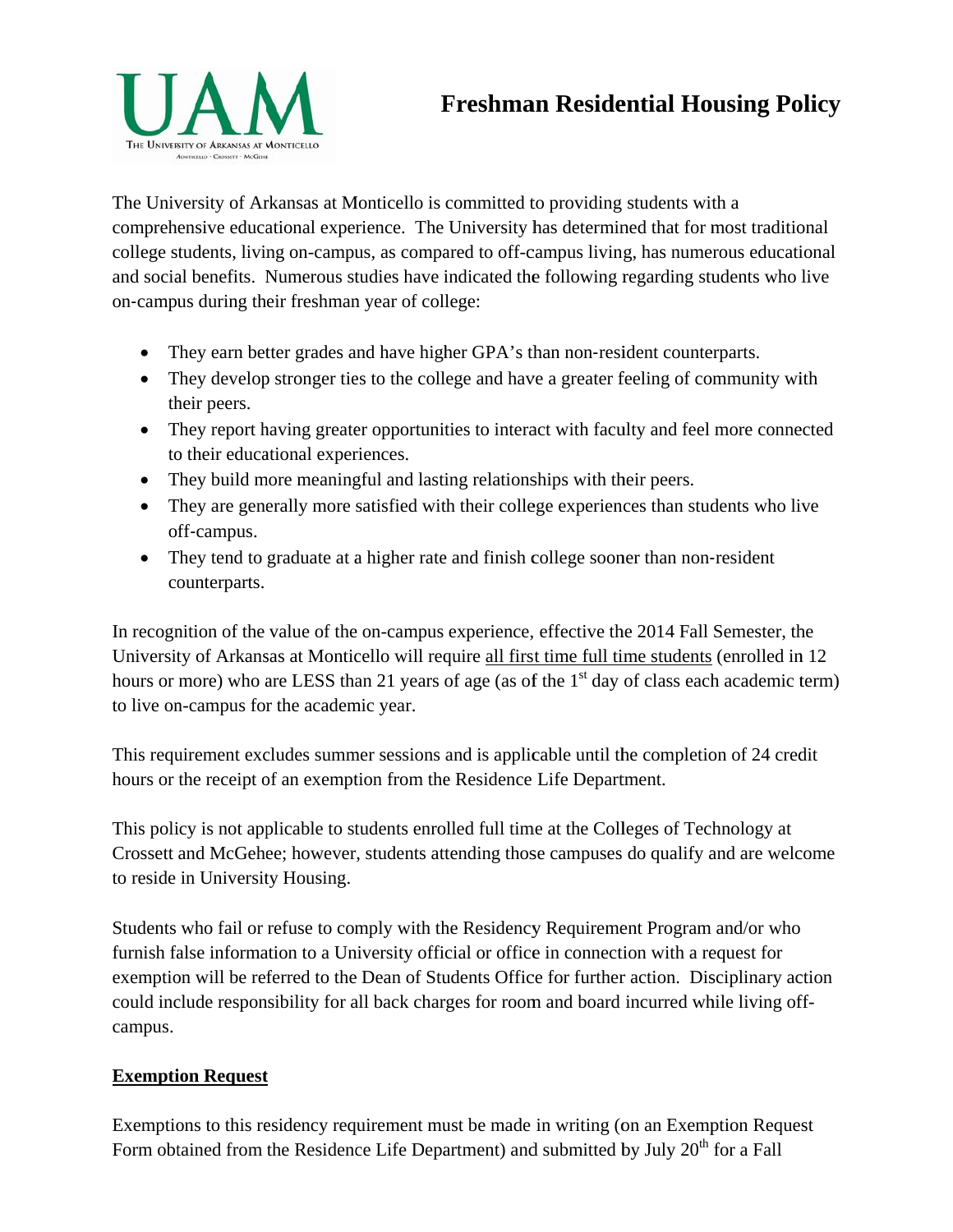of classes each academic term. Semester release or November  $15<sup>th</sup>$  for a Spring Semester release. Students admitted after the above dates, who seek exemption from the Freshman Residential Requirement, must submit the exemption petition as soon as possible after admission notification, but no later than the  $1<sup>st</sup>$  day

Because of unforeseen changes in a student's circumstances due to illness or other personal reasons, some petitions are considered after the above dates. Unless it is clearly established that illness or personal reasons which were not known prior to the above dates have arisen to necessitate a student's living off-campus, students should not expect to be relieved of their housing requirement.

## **Exemption Criteria**

- The following criteria will exempt a student **without** having to file an Exemption Request
	- *21+ years of age* on or before the first day of classes for that academic year. Any student who will attain the age of 21 prior to the first day of classes of the following spring semester may request terminating his/her academic year lease; however, the lease termination policy will still apply.
	- *Completion of 24 Credit Hours* by the first day of classes for that academic year. Any student under the age of 21 who will attain 24 credit hours or more prior to the first day of classes of the following spring semester may request terminating his/her academic year lease; however, the lease termination policy will still apply.
- The following criteria **WILL** exempt a student, but will **require** filing an Exemption Request with the appropriate documentation.
	- *Living with parents or legal guardians* at their primary residence and commuting to campus from within 60 miles of the Monticello Campus.
		- Documentation: A completed and notarized Parent/Guardian Residence Verification from the parent or guardian verifying that his/her son or daughter will be living at the primary residence.
	- *Married* 
		- Documentation: A copy of marriage license.
	- *Active duty military experience* (at least one year)
		- Documentation: DD-214 discharge document
	- *Student is single parent* with primary responsibility for supporting and caring for the child(ren).
		- Documentation: A copy of the child's birth certificate and proof of means of support. Such proof may include a copy of your current tax return in which the child is claimed as a dependent or proof of government-sponsored benefits received for your child. Note: Two students may not claim primary responsibility for the same child at two different addresses.